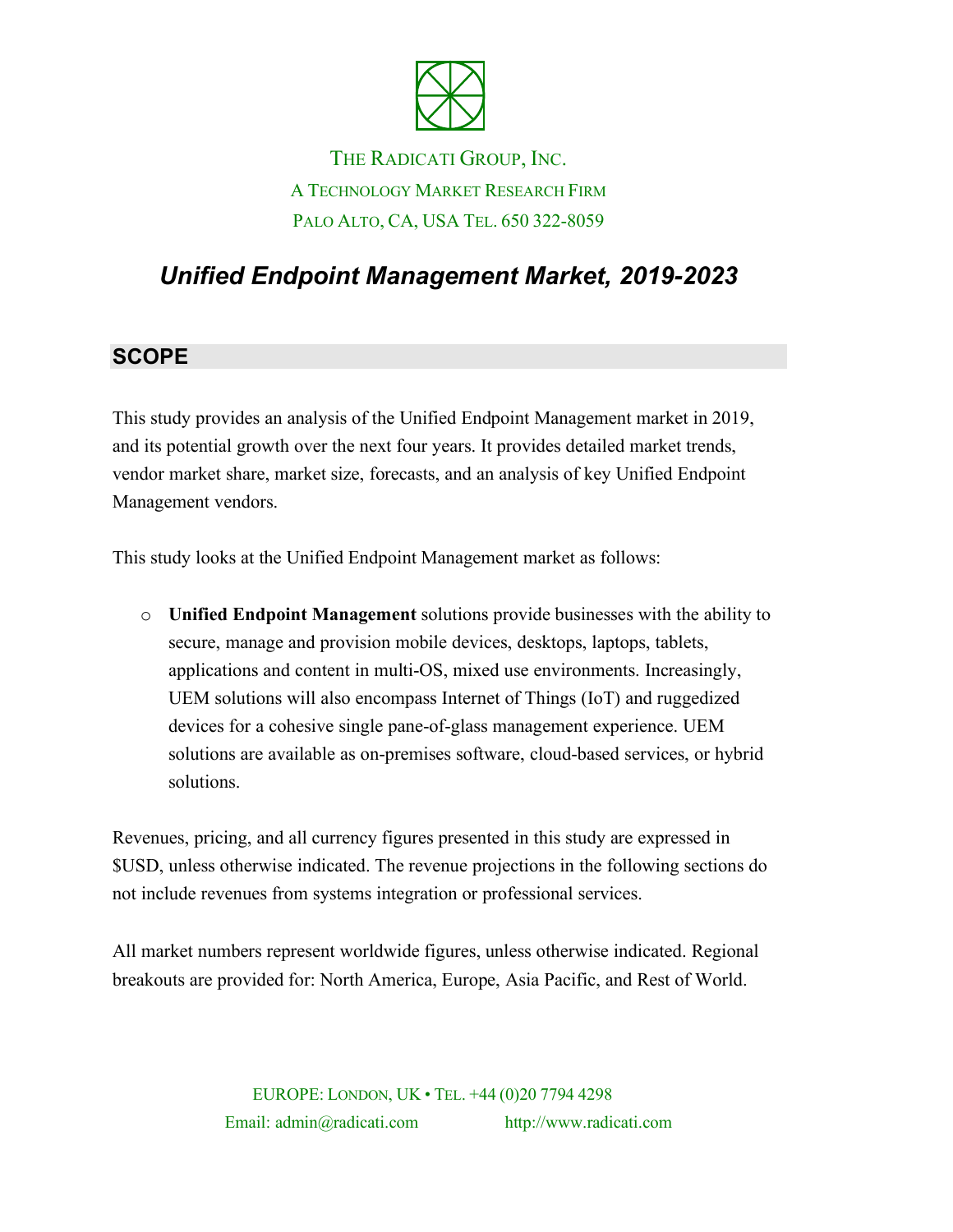This report does not contain country breakouts but these may obtained from The Radicati Group at an extra charge.

Installed base figures represent *active* devices under management that have been used at least once in the last three months.

### **METHODOLOGY**

The information and analysis in this report is based on primary research conducted by The Radicati Group, Inc. Our proprietary methodology combines information derived from three principal sources:

- a. Our Worldwide Database which tracks user population, seat count, enterprise adoption and IT use from 1993 onwards.
- b. Surveys conducted on an on-going basis in all market areas which we cover.
- c. Market share, revenue, sales and customer demand information derived from vendor briefings.

Forecasts are based on historical information as well as our in-depth knowledge of market conditions and how we believe markets will evolve over time.

Finally, secondary research sources have also been used, where appropriate, to crosscheck all the information we collect. These include company annual reports and other financial disclosures, industry trade association material, published government statistics and other published sources.

Our research processes and methodologies are proprietary and confidential.

### **EXECUTIVE SUMMARY**

• Unified Endpoint Management (UEM) solutions provide businesses with the ability to secure, manage and provision mobile devices, desktops, laptops, tablets, applications and content in multi-OS, mixed use environments. Increasingly, UEM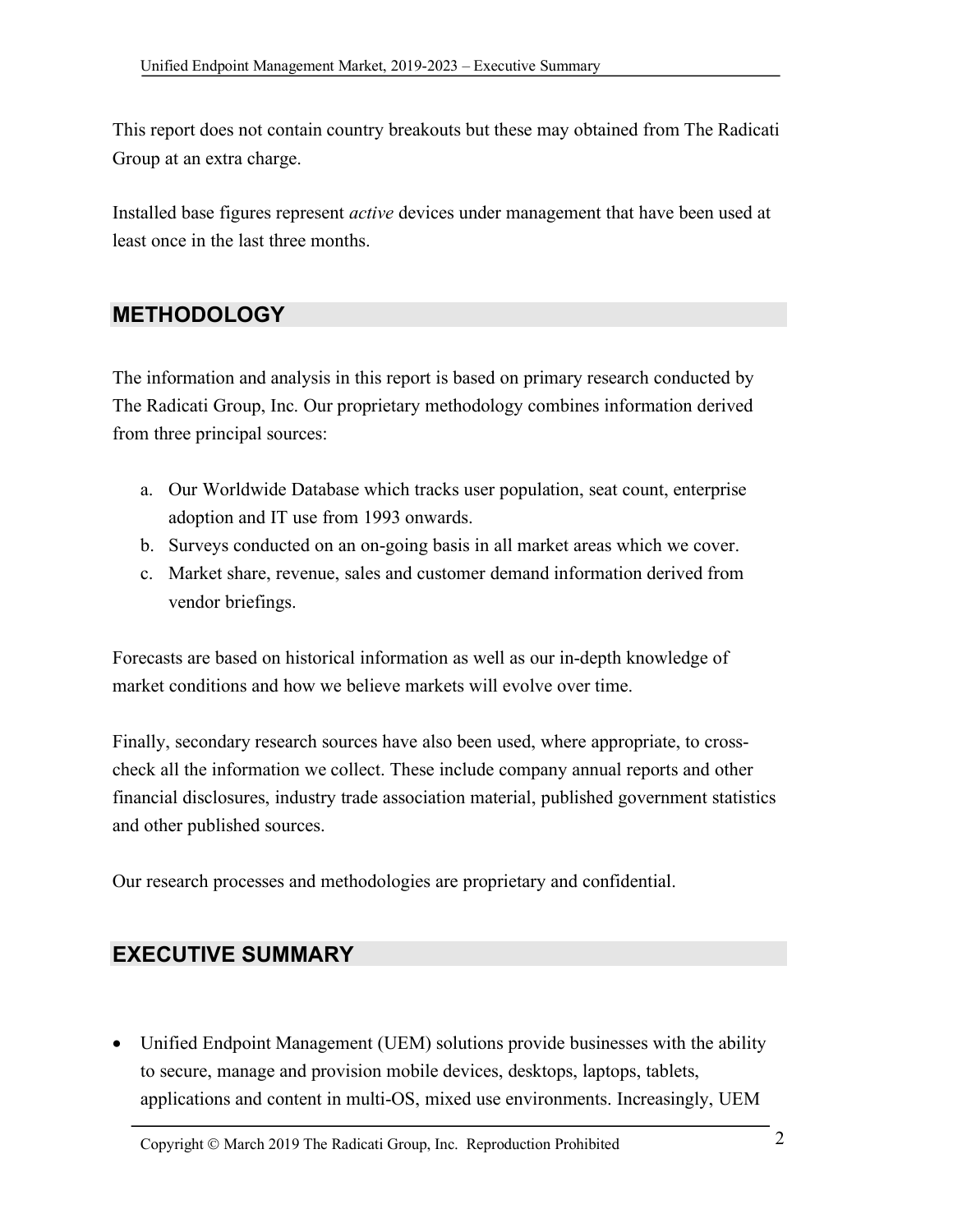solutions will also encompass Internet of Things (IoT) and ruggedized devices for a cohesive single pane-of-glass management experience.

- Unified Endpoint Management solutions bring together several areas of functionality, which include:
	- o *Mobile Device Management (MDM)*  includes device level management features such as: remote configuration; remote wipe, and more.
	- o *Mobile Security*  includes features such as encryption of the device storage, SD cards, geo-fencing; jailbreak/rooting detection, and more.
	- o *Mobile Application Management (MAM)*  refers to features such as containerization; app wrapping; enterprise app store management, and more.
	- o *Mobile Content Management*  refers to features such as secure email, calendar, and contacts; document management software integration, and more.
	- o *Endpoint Security*  advanced security capabilities for the detection, prevention and possible remediation of zero-day threats and malicious attacks across all protected endpoints.
	- o *Modern Management Tools* modern IT management capabilities for the configuration, management and monitoring of all mobile, PC and other devices (including IoT), applications, and computing resources through a unified management console or set of tools. The ability to orchestrate workflows across users, devices, identity services, and security services to meet compliance and data governance requirements.
- The UEM market has evolved as vendors are now combining all the above capabilities into platforms capable of delivering the full lifecycle of Unified Endpoint Management. Business organizations are looking for UEM solutions that can help enforce compliance with IT standards, prevent unauthorized access to corporate data networks, and secure employee mobile devices and applications.